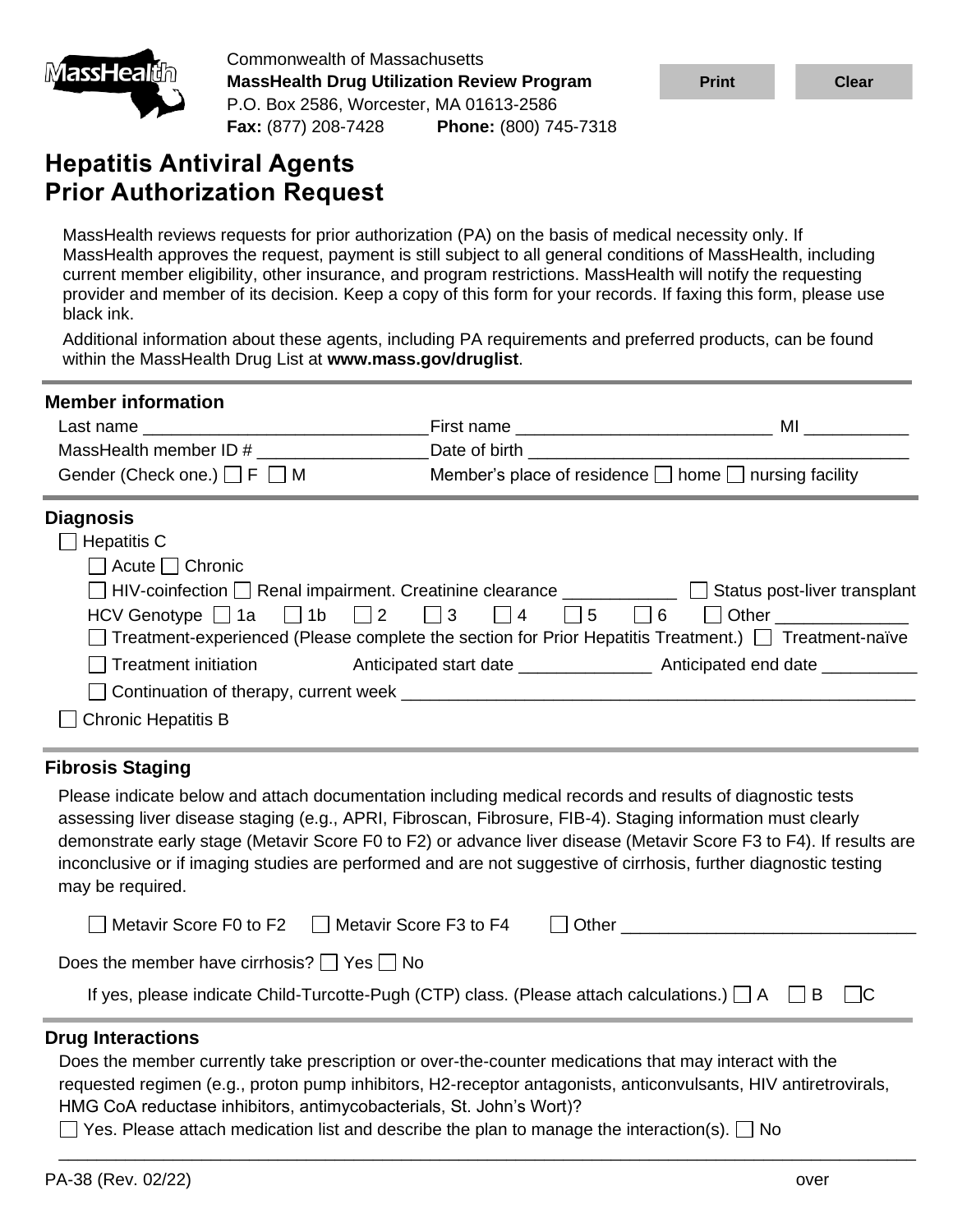| <b>Lab Values</b>                                                                             |                                                                                                               |  |  |
|-----------------------------------------------------------------------------------------------|---------------------------------------------------------------------------------------------------------------|--|--|
|                                                                                               |                                                                                                               |  |  |
|                                                                                               |                                                                                                               |  |  |
| <b>Prior Hepatitis Treatment</b>                                                              |                                                                                                               |  |  |
| Drug name                                                                                     | Dates/duration of use __________                                                                              |  |  |
| Please indicate treatment outcome. □ Adverse reaction □<br>Null responder   Partial responder |                                                                                                               |  |  |
| Relapser                                                                                      | Other                                                                                                         |  |  |
|                                                                                               |                                                                                                               |  |  |
|                                                                                               | Dates/duration of use                                                                                         |  |  |
|                                                                                               | Please indicate treatment outcome. $\Box$ Adverse reaction $\Box$ Null responder $\Box$ Partial responder     |  |  |
| $\Box$ Relapser                                                                               | Other                                                                                                         |  |  |
|                                                                                               |                                                                                                               |  |  |
|                                                                                               |                                                                                                               |  |  |
|                                                                                               | Please indicate treatment outcome. [ Adverse reaction [ Null responder [ Partial responder                    |  |  |
| Relapser                                                                                      | Other                                                                                                         |  |  |
|                                                                                               |                                                                                                               |  |  |
| <b>Complete Treatment Regimen (Check All that Apply)</b>                                      |                                                                                                               |  |  |
| <b>HCV Combination Agents</b>                                                                 |                                                                                                               |  |  |
| ledipasvir/sofosbuvir                                                                         | Viekira Pak (ombitasvir/paritaprevir/ritonavir/                                                               |  |  |
| Mavyret (glecaprevir/pibrentasvir)                                                            | dasabuvir)                                                                                                    |  |  |
| sofosbuvir/velpatasvir                                                                        | Vosevi (sofosbuvir/velpatasvir/voxilaprevir)                                                                  |  |  |
|                                                                                               | Zepatier (elbasvir/grazoprevir)                                                                               |  |  |
|                                                                                               |                                                                                                               |  |  |
|                                                                                               |                                                                                                               |  |  |
|                                                                                               | For sofosbuvir/velpatasvir requests only, for members with HCV genotype 3 who are treatment-experienced       |  |  |
|                                                                                               | without cirrhosis, please indicate if NS5A resistance-associated substitution Y93H is present. (Please attach |  |  |
| laboratory testing results.) $\Box$ Yes $\Box$ No                                             |                                                                                                               |  |  |
|                                                                                               | For Zepatier requests only, for members with HCV genotype 1a, please indicate if baseline NS5A                |  |  |
|                                                                                               | polymorphisms at amino acid positions 28, 30, 31 or 93 are present. (Please attach laboratory testing         |  |  |
| results.) $\Box$ Yes $\Box$ No                                                                |                                                                                                               |  |  |
| <b>HCV Single Agents</b>                                                                      |                                                                                                               |  |  |
| Sovaldi (sofosbuvir)                                                                          |                                                                                                               |  |  |
|                                                                                               |                                                                                                               |  |  |
|                                                                                               |                                                                                                               |  |  |
|                                                                                               |                                                                                                               |  |  |
| <b>Pegylated Interferon</b>                                                                   |                                                                                                               |  |  |
|                                                                                               |                                                                                                               |  |  |
| $\Box$ Pegasys (peginterferon alfa-2a)                                                        | $\Box$ Pegintron (peginterferon alfa-2b)                                                                      |  |  |
|                                                                                               |                                                                                                               |  |  |
| <b>Ribavirin</b>                                                                              |                                                                                                               |  |  |
| ribavirin 200 mg capsule                                                                      |                                                                                                               |  |  |
| None. Please explain the clinical rationale for not using ribavirin below.                    |                                                                                                               |  |  |
|                                                                                               |                                                                                                               |  |  |
| Please indicate if using ribavirin 200 mg tablets. $\Box$ Yes $\Box$ No                       |                                                                                                               |  |  |
| Please describe medical necessity for use of the other products instead of the 200 mg tablet. |                                                                                                               |  |  |

\_\_\_\_\_\_\_\_\_\_\_\_\_\_\_\_\_\_\_\_\_\_\_\_\_\_\_\_\_\_\_\_\_\_\_\_\_\_\_\_\_\_\_\_\_\_\_\_\_\_\_\_\_\_\_\_\_\_\_\_\_\_\_\_\_\_\_\_\_\_\_\_\_\_\_\_\_\_\_\_\_\_\_\_\_\_